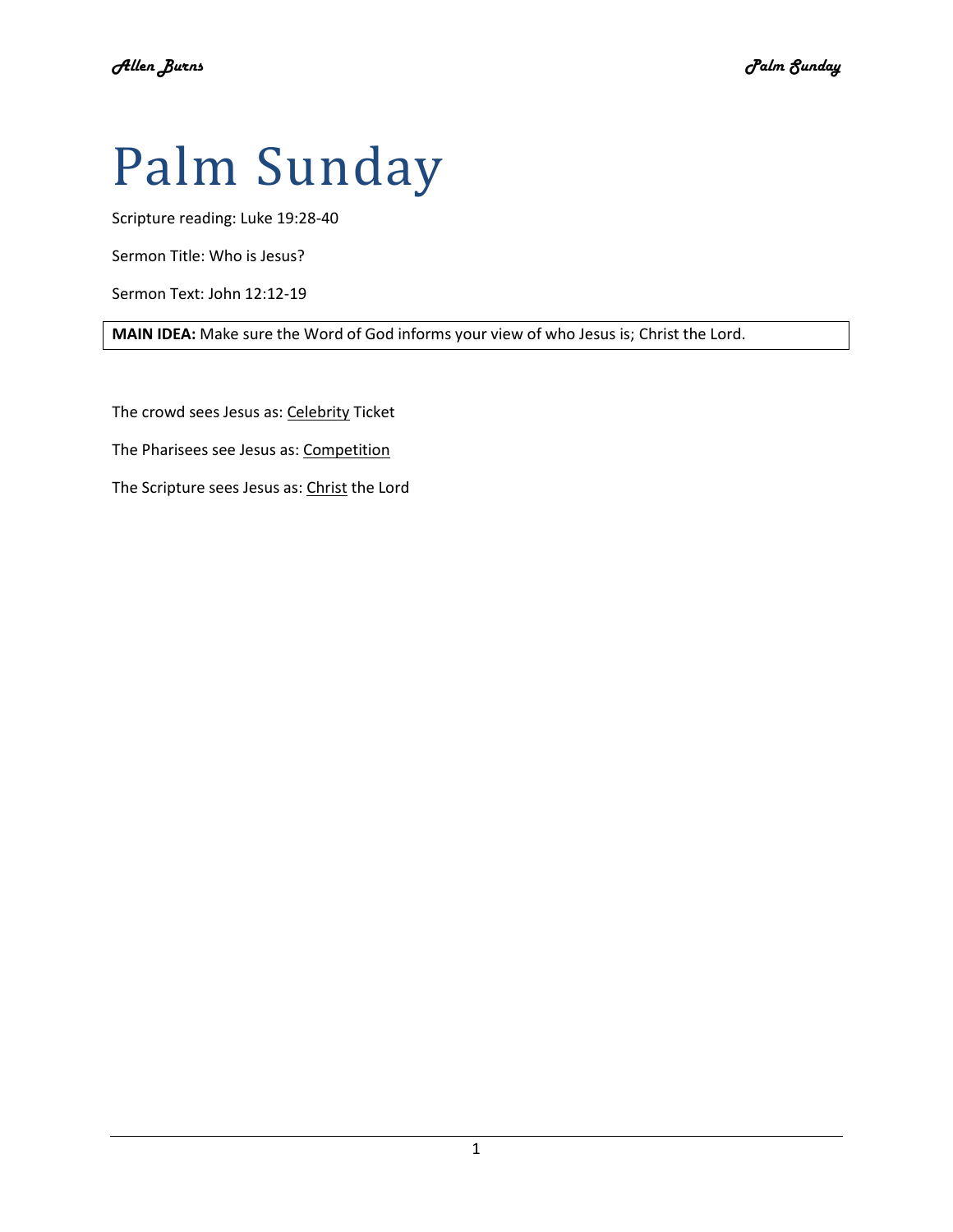l

## **INTRODUCTION: SETTING THE STAGE**

(open Bibles to John 11:45)

Palm Sunday is the beginning of Holy Week. It is the first day of Jesus final week in Jerusalem.

Today is called Palm Sunday because when Jesus journeyed along the road to Jerusalem from Bethpage, crowds of people welcomed Jesus by laying down palm branches and their coats on the ground as a way to honor Him.

Let's put ourselves in the situation …

The Jews were celebrating Passover. Passover is held during the Jewish month of Nisan, which typically is in early April on our calendar. It is spring time in Jerusalem, so the atmosphere is festive.

Celebrating the Passover for the Jews was celebrating their salvation. Imagine all of us getting saved on the same day. Passover is celebrating when God delivered His people from bondage and promised to bring them to the Holy Land. God commanded they celebrate the Passover feast according to the Law of Moses.

Everybody loved to travel to Jerusalem to celebrate the Passover. Jerusalem was the Promised Land. It was a very joyous celebration. Normally, Jerusalem had a population of about 20,000 to 30,000 people. During Passover, the population would swell to as much as  $150,000^1$ . Historians tell us there were preparations made on the bridges and roads and freshening up in the city to prepare for the influx of people.

Not everybody stayed in Jerusalem during the night, in fact, the Gospel of Mark tells us Jesus and His disciples stayed in Bethany and would travel the two miles into Jerusalem during the day time.

Passover is on the 14th of Nisan, which that year fell on Friday. Many went to Jerusalem early so they could make preparations for the feast and purify themselves at the Temple.

Jesus journey began on the other side of Jericho, beyond the River Jordan. It was there He got word from Mary and Martha that Lazarus was sick. Lazarus was in Bethany, which is like a suburb of Jerusalem on the road from Jericho.

After waiting two days, he tells His disciples He is heading to Judea again. Last time He was in Jerusalem, at the feast of the Dedication, the Jews were trying to kill Jesus because He claimed to be God, "I and the Father are one." But, Jesus got away (John 10:39).

The disciples remind Him, "Rabbi, the Jews were just now seeking to stone You, and are You going there again?" (John 11:8). But, we know Jesus is on a mission so off they go to Bethany.

<sup>&</sup>lt;sup>1</sup> http://chosenpeople.com/main/index.php/holidays-and-festivals/191-passover-in-israel-past-and-present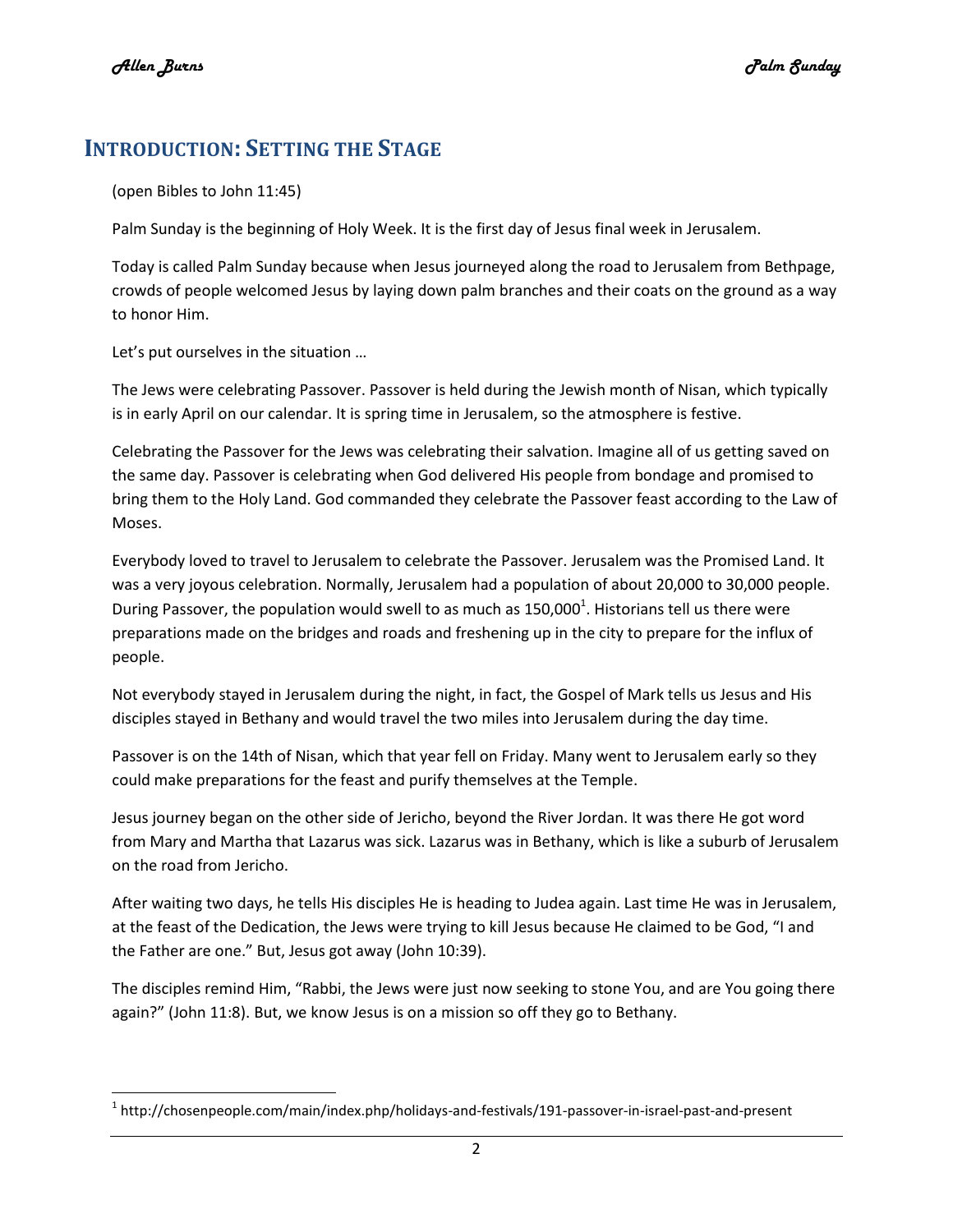On their way to Bethany they passed through Jericho, where Jesus healed blind Bartimaeus on the way out of town. Jericho is located about 17 miles east of Jerusalem.<sup>2</sup> Bartimaeus and some others joined in with the already growing crowd of people who followed Jesus.

**Matthew 20:19** says As they were leaving Jericho, a large crowd followed Him.

15 miles later, He enters Bethany. We all know what happens when Jesus reaches Bethany; He calls Lazarus from the tomb. The raising of Lazarus was no small event. There were lots of people because of the upcoming Passover Feast. Not only that, Mary was surrounded by people who were consoling her. Jesus performed this very public, very incredible miracle of calling Lazarus out who had been dead for four days (John 11:39).

John 11 tells us:

John 11:45-46<sup>45</sup>Therefore many of the Jews who came to Mary, and saw what He had done, believed in Him. <sup>46</sup>But some of them went to the Pharisees and told them the things which Jesus had done.

So now, the guys who wanted to kill Jesus a few months ago, find out Jesus is back and now is raising people from the dead.

Jesus is now very famous. Everybody is talking about Him. He's had three years to create quite a stir with all the many miracles that He has done.

We read in John 11:

John 11:55-57<sup>55</sup> Now the Passover of the Jews was near, and many went up to Jerusalem out of the country before the Passover to purify themselves. <sup>56</sup>So they were seeking for Jesus, and were saying to one another as they stood in the temple, "What do you think; that He will not come to the feast at all?" <sup>57</sup>Now the chief priests and the Pharisees had given orders that if anyone knew where He was, he was to report it, so that they might seize Him.

The stage is set. Jesus is now going to enter into Jerusalem where everyone is waiting for Him.

As we look at the passage in John 12, notice there are three distinct perspectives of the person of Jesus.

- 1. Who does the crowd think Jesus is
- 2. Who do the Pharisees think Jesus is
- 3. What does the Scripture say about who Jesus is

Let's read the passage.

l

**John 12:12-19** <sup>12</sup>On the next day the large crowd who had come to the feast, when they heard that Jesus was coming to Jerusalem,  $^{13}$ took the branches of the palm trees and went out to meet Him, and *began* to shout, "Hosanna! Blessed is He who comes in the name of the Lord, even the

<sup>&</sup>lt;sup>2</sup> http://www.reasonablefaith.org/the-triumphal-entry#ixzz3VJXScBDV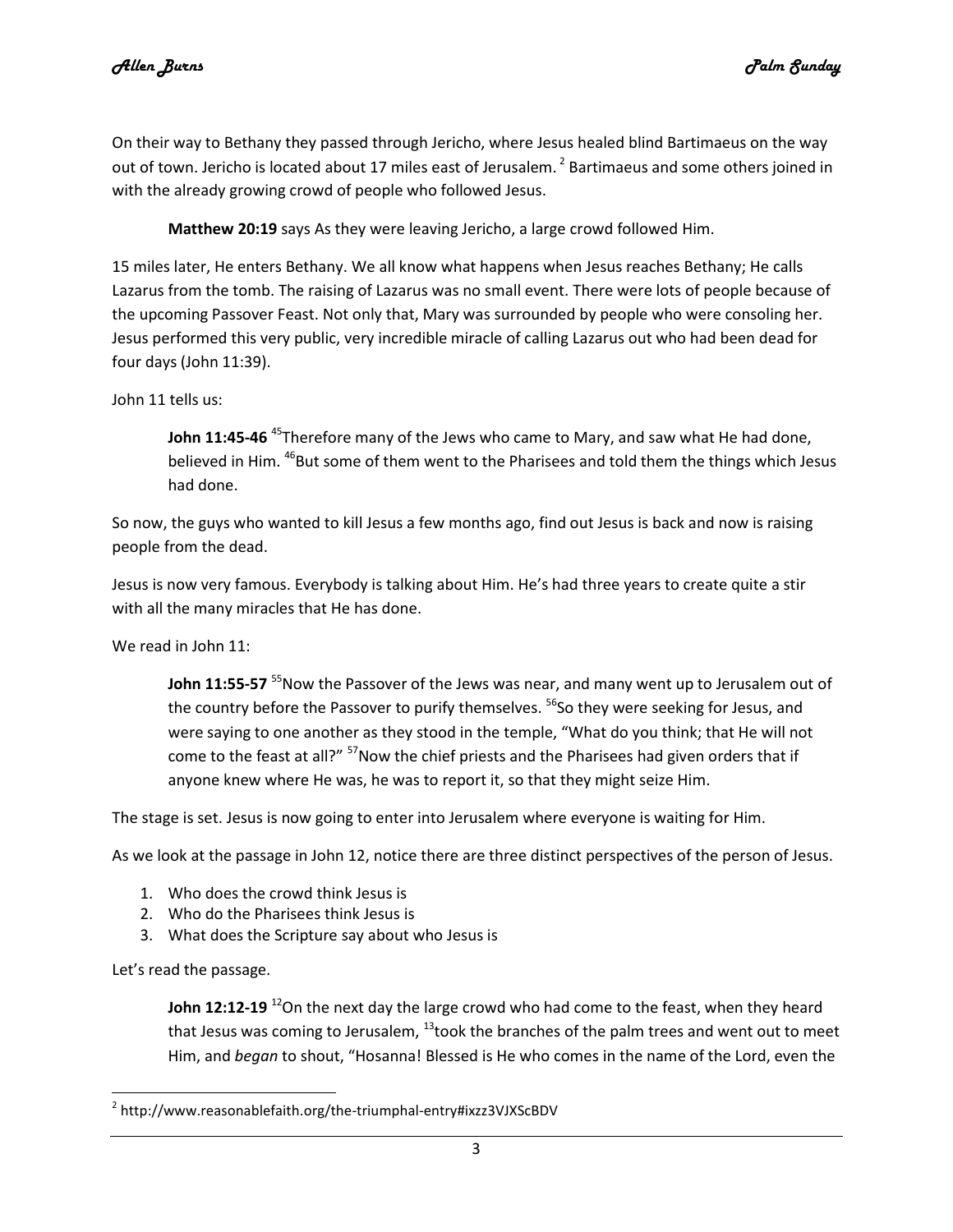King of Israel."  $^{14}$ Jesus, finding a young donkey, sat on it; as it is written,  $^{15}$ "Fear not, daughter of Zion; behold, your King is coming, seated on a donkey's colt." <sup>16</sup>These things His disciples did not understand at the first; but when Jesus was glorified, then they remembered that these things were written of Him, and that they had done these things to Him.  $^{17}$ So the people, who were with Him when He called Lazarus out of the tomb and raised him from the dead, continued to testify *about Him*. <sup>18</sup>For this reason also the people went and met Him, because they heard that He had performed this sign.  $^{19}$ So the Pharisees said to one another, "You see that you are not doing any good; look, the world has gone after Him."

**MAIN IDEA:** Make sure the Word of God informs your view of who Jesus is; Christ the Lord

# **THE CROWD SEES JESUS AS: A CELEBRITY TICKET**

What do I mean when I say, the saw Jesus as a *celebrity ticket*?

What I mean is they saw him as being popular; one who has influence to make things happen. The people had a desired outcome. Jesus was the ticket to that outcome.

A ticket gets you somewhere or something. But after you get what you want the ticket has no value. Jesus was their ticket, a means to get something they wanted.

The people wanted a Jewish King.

Jerusalem, the city of King David and King Solomon, was under Roman rule. There was no Jewish King. Jesus would make a great King.

They are giving Him a King's welcome. In placing their coats under Jesus as he proceeded they are doing like what is described in 2 Kings 9:13 which tells us how "each man took his garment and placed it under" Jehu, son of Jehoshaphat, blew the trumpet, saying, "Jehu is king!"

Waving palm branches was a symbol of victory and triumph. A Roman philosopher of this same period, Cicero, said one who has many victories*—a man of many palms.*

The Jews used palm branches as a nationalistic symbol since the days of the Maccabean revolt (around 165-65BC). It is believed Simon Maccabeus had a similar welcome when he entered the city to overthrow the Greek rule.

Palm branches were consistently used to celebrate military victories and probably stirred up hope in the messiah leading a rebellion.

The people were shouting Hosanna! "Hosanna" in Hebrew means "Please save" or "Save now."

They were quoting Psalm 118:26 and giving Jesus messianic titles to Him. Blessed is He who comes in the name of the Lord. Blessed is the King of Israel. Everyone sang Psalms 113–118 during the Passover season, the Hallel, so these words were fresh in everyone's mind.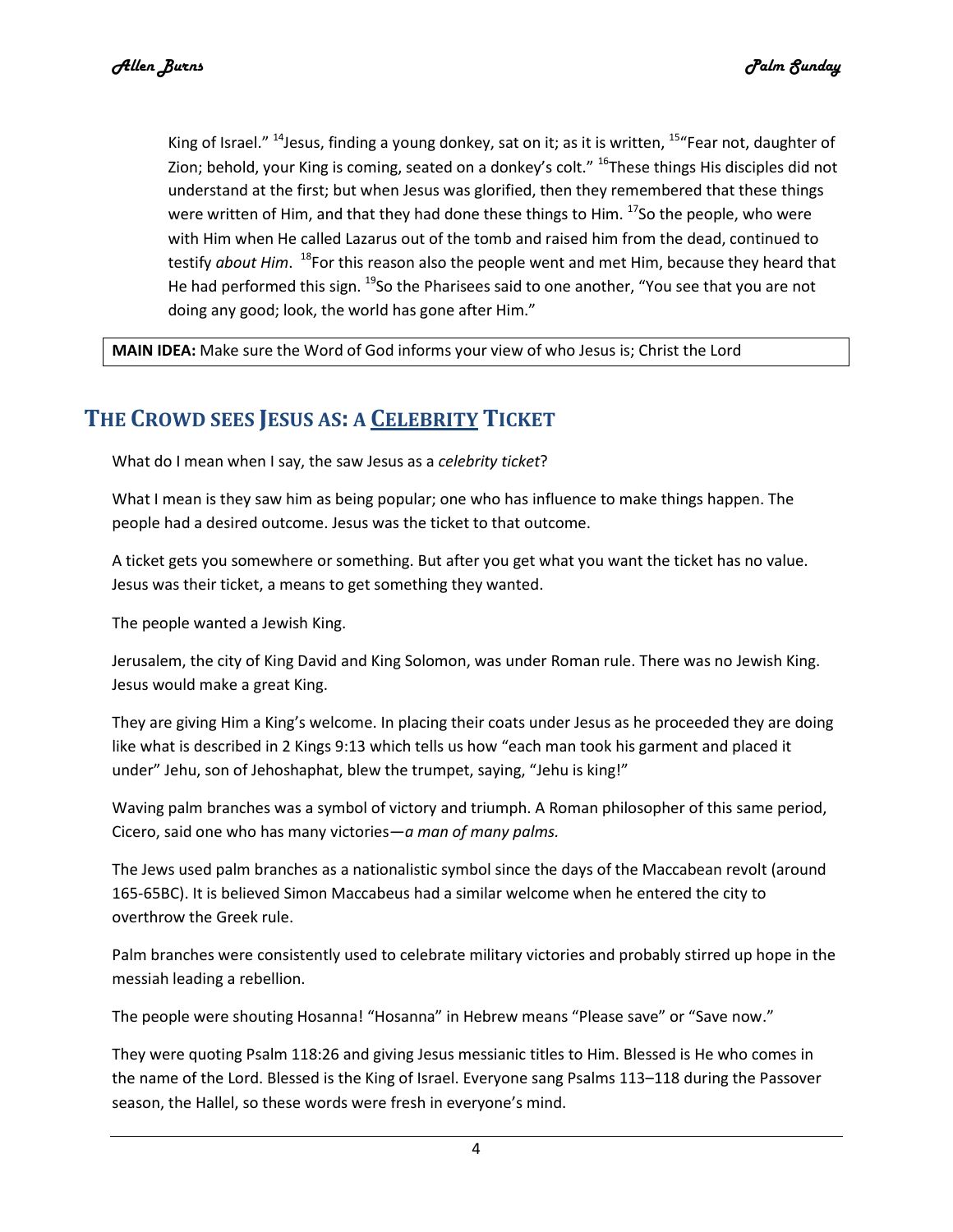In essence, the people were saying, "Save us King."

This wouldn't be the first time the people sought Jesus to be their king. Last year during the Passover feast, the crowd was following Jesus. John 6 tells us the crowd was following Jesus, it was a big crowd, again because of the Passover, and they were following Him

**John 6:2**, because they saw the signs which He was performing on those who were sick.

After feeding the five thousand,

**John 6:15** <sup>15</sup>So Jesus, perceiving that they were intending to come and take Him by force to make Him king, withdrew again to the mountain by Himself alone.

This seemingly has become a pattern. Jesus shows signs and the people try to make Him King.

The passage tells us why the crowd sought after Jesus in verse 18.

On Palm Sunday, the people went and met Jesus on the road was because they heard that He had raised Lazarus from the dead.

Jesus said, "This generation is a wicked generation; it seeks for a sign."

The crowd saw Jesus as a celebrity ticket, not as the Lamb of God who takes away the sins of the world.

#### **Their sin had blinded their eyes**

They could not see the real Jesus because they were seeking to satisfy the desires of their flesh. They were seeking Jesus for the wrong reasons.

When they discovered Jesus would not satisfy their flesh, they turned against Christ.

Later in the week, Jesus, their political candidate for King started saying things that were not very agreeable to their politics. For example, "Give to Caesar the things that are Caesar's" (Mark 12.17).

"We don't want a King who supports Caesar, we want a King who opposes Caesar." Who needs a king like this? By the end of the week, the crowd was very dissatisfied with their political candidate Jesus.

By Friday, the crowd was agreeing with the religious leaders and appealed to the Roman authorities to crucify Christ on the basis that he was claiming to be the "King of the Jews" and not in service to Caesar. Sunday they were crying "Save us King" and by Friday they were saying, wrong guy.

My how people change when things don't go as expected. We want our fleshly desires to be met.

Their flesh made them blind.

Many times when Jesus or Christianity doesn't meet our expectations, then we'll just reject Jesus.

When our expectations are not met we become angry against those who don't meet them. That is the problem.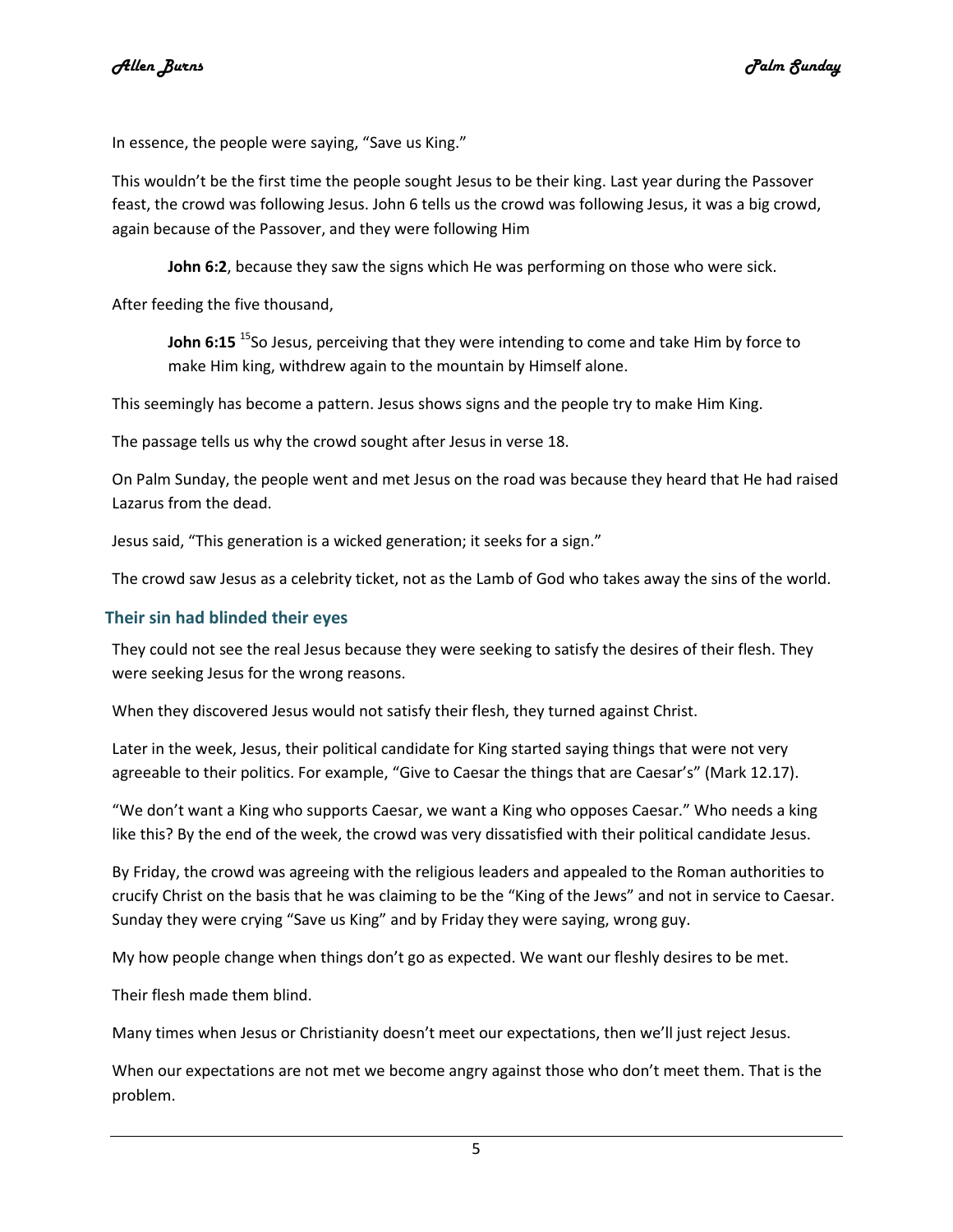It wasn't Jesus. It could have been anybody. They would have done the same to you or I.

We do the same thing all the time.

When our church, friends or loved ones don't meet our expectations we reject them.

As long as church goes my way, as long as Jesus answers prayers the way I want them answered, everything is just fine.

I remember a phone call to the church from a stranger who wanted help with their electric bill. They were all nice about Jesus until I said they had to come in and fill out some paperwork because we just don't hand out money to strangers. Then, they were not so nice anymore.

Maybe the church doesn't have enough children's programs or has too many children's programs. Maybe the church stops singing your style of music or you wish we had never done away with the choir.

The church will not meet your expectations. How will you respond?

I will not meet your expectations, how will you respond?

Your spouse doesn't meet your expectations, how do you respond?

Jesus will not always meet your expectations.

Jesus will not always give you what you want, but he will always give you what you need.

There are hundreds of reasons the crowd leaves Jesus. They all boil down to one common denominator. They leave Jesus because He doesn't meet their expectations.

We have to be very careful and be sure to examine our heart motives.

What is in my heart that will cause me to turn away and reject people?

Ask, why am I following Christ?

Ask yourself, why do I follow Jesus? What do I expect Jesus to do for me? Are my expectations Biblical?

Do I follow Jesus because He is the celebrity, the person with the influence, to get me what I want? Am I like the crowd and follow Jesus because I seek to have my fleshly desires met?

Jesus is not a ticket to eternal life, or a ticked to a mansion in heaven, or a get out of Hell free ticket, or a ticket to a better marriage, or to be cancer free, nor is He the key to a new car or house or job.

Jesus is the ticket to get Jesus.

If you are not completely satisfied in having only Jesus, you don't want Jesus as your Savior.

We can all be a little bit like the crowd on Palm Sunday. Hosanna on Sunday and not too happy with Jesus on Friday. God shows us these people so we can look into the mirror and see our own hearts.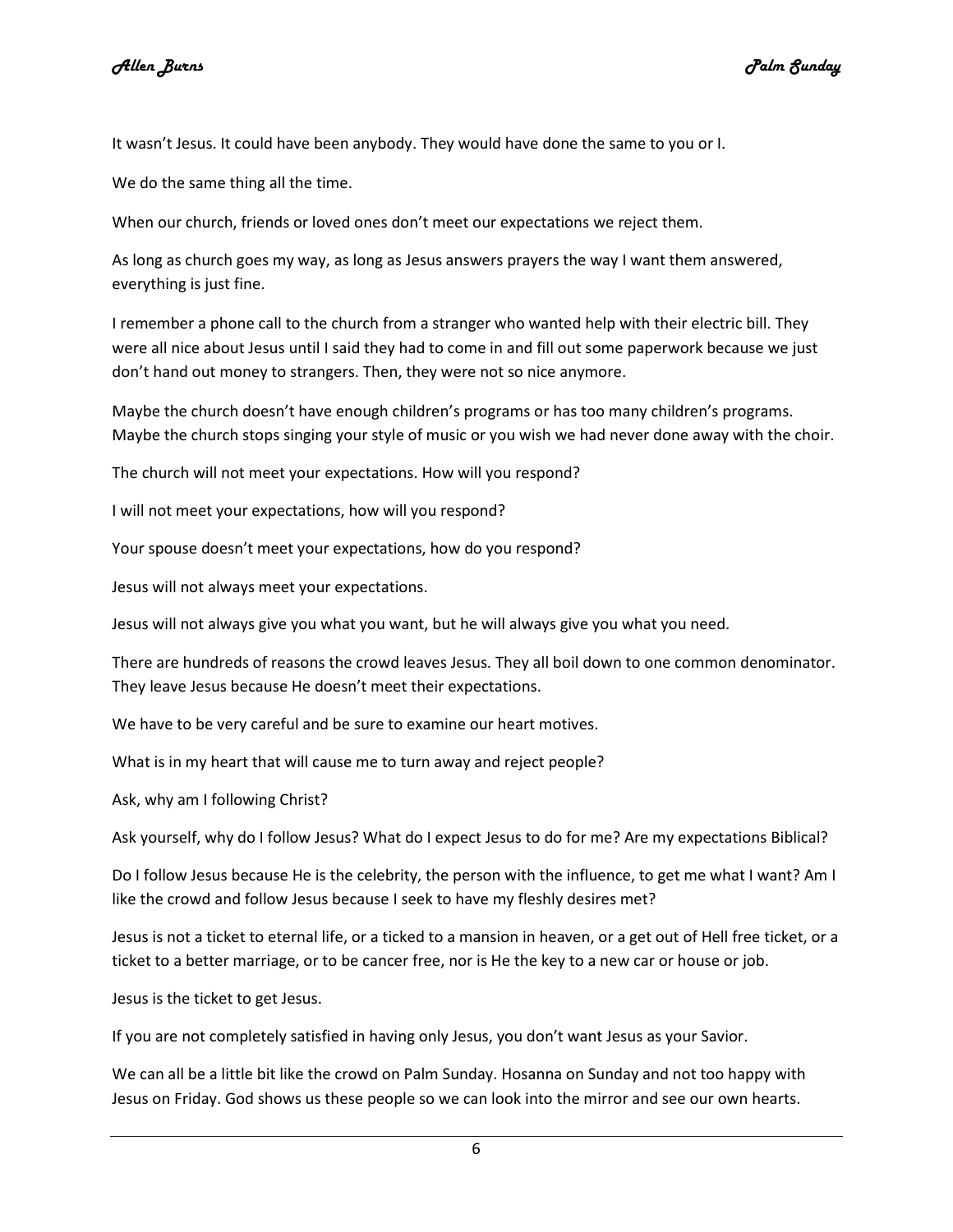Ask God to forgive you and help you have the right expectations.

## **THE PHARISEES SEE JESUS AS: COMPETITION**

The Pharisees saw Jesus as a threat to all that they enjoyed and had come to love. Jesus was competition to the desire of the Pharisee's heart. Jesus threatened to take away what they longed to keep.

They longed for the praise of men and Jesus was getting the praise. They desired the best seats in the synagogue and Jesus was getting the hero's welcome. They gave tithes and prayed openly so people would marvel at their spiritual works but the people were marveling at the works of Jesus.

It's hard to get followers when the other guy is raising the dead.

Jesus was stealing their thunder. This is why they sought to kill him.

**John 11:47-48** <sup>47</sup>Therefore the chief priests and the Pharisees convened a council, and were saying, "What are we doing? For this man is performing many signs. <sup>48</sup>"If we let Him *qo on* like this, all men will believe in Him, and the Romans will come and take away both our place and our nation."

Their jealousy of Jesus was so bad, that even Pilate could recognize it.

**Matthew 27:18** <sup>18</sup>For he knew that because of envy they had handed Him over.

On Jesus entry into Jerusalem, when they see the people crying out Hosanna to Jesus, they are outraged. They tell Jesus to have people stop praising Him. "Teacher, rebuke your disciples." (Luke 19:39)

They are so frustrated because no matter what they try, it is not working. They vent their frustration towards one another.

**John 12:19** <sup>19</sup>So the Pharisees said to one another, "You see that you are not doing any good; look, the world has gone after Him."

They were supposed spiritual leaders, but we can see today their assessment of the crowd reveals how little they understood about what was happening spiritually. They said the whole world has gone after Jesus when actually, most of those people did not really believe in Jesus. The world was after what they thought Jesus could offer.

Imagine if they felt frustrated on Sunday, think of how they felt about Jesus on Monday when He overturned all their tables in the Temple courtyard. Jesus flat out tells the people beware of the scribes and Pharisees.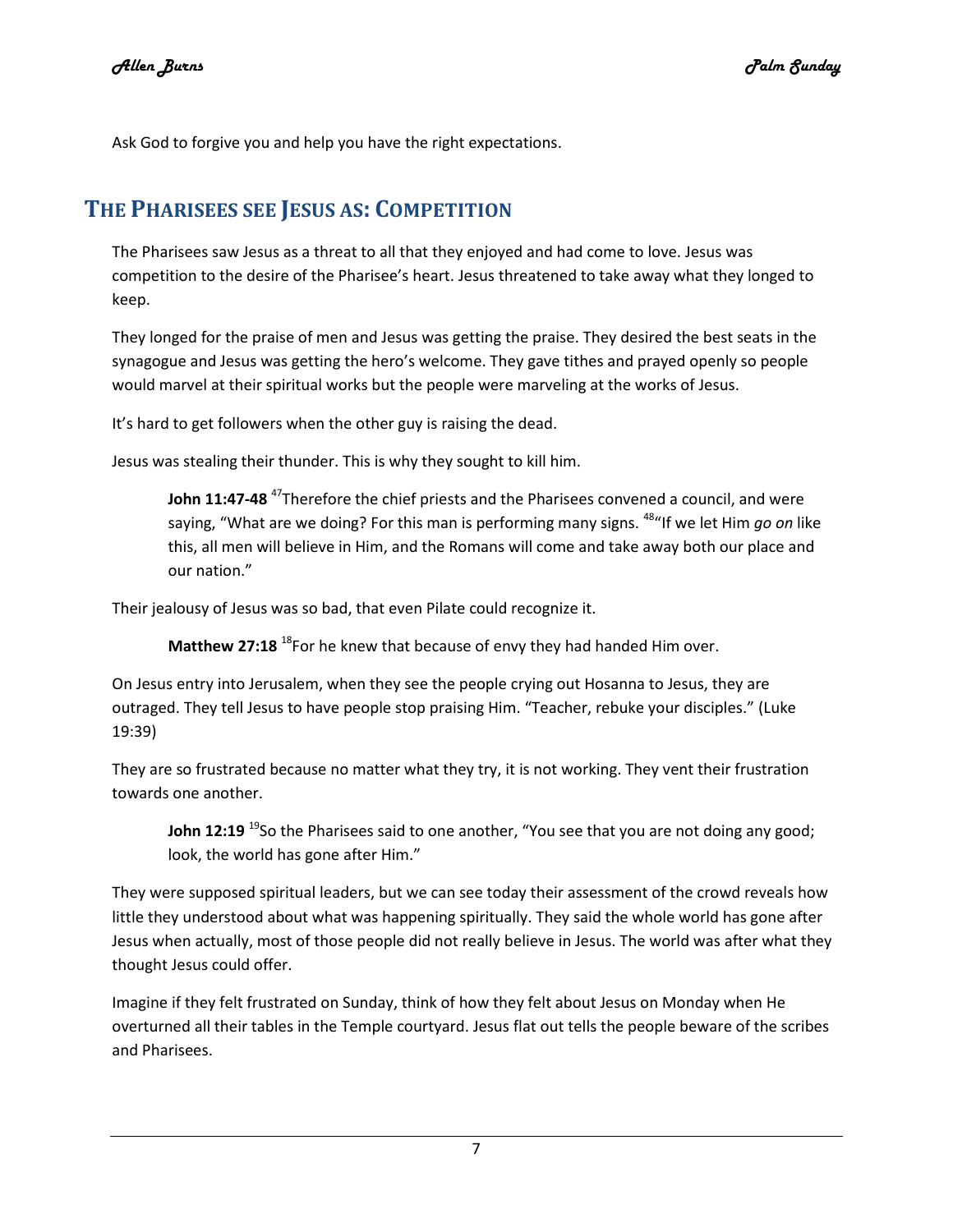It's almost as if Jesus is sees their jealousy and feeds it all the more. During this week, Jesus would teach daily in the temple. The chief priests, scribes and the leaders were trying to destroy Him, but they couldn't do anything because the people were hanging on to every word Jesus said (Luke 19:47-48).

What the Pharisees didn't know was that in just a few days, they would be able to convince the world "who on Sunday had gone after Jesus" to crucify Jesus on Friday.

They were incredibly frustrated. They had been plotting to kill Jesus but all their plans were not working. Jesus was not diminishing in power, He has gone from Rabbi to people now calling Him king and putting palm branches in His path. All the attention they normally would receive during Passover was now being directed at Jesus.

The people's reception of Jesus made the murderous plans impossible. They were going to try to quietly arrest Jesus in some back alley so they could kill Him. Good luck with that.

They hated Jesus so much,

**John 12:10** <sup>10</sup>But the chief priests planned to put Lazarus to death also.

How very wicked is the human heart. If Jesus supported them, they would think He was great.

Here we are, it's Passover and the Pharisees are supposed to be the big men on campus. They expect people are supposed to come to them as they hang out in the Temple and listen to them talk about the Exodus or maybe help people become pure. Maybe they worked for two months on their Passover sermons.

They were the religious elite. This was the most important holy city on the most important religious holiday and they were supposed to be the most important religious leaders.

Jesus crashed their party. Jesus got the attention they thought they deserved. Jesus even went so far as to criticize them, which made them even less important on the religious scene.

What we see is Jesus competed against their hearts desires. They desired fame, importance, and selfexaltation.

They longed for the praise of men and Jesus was getting the praise.

Just as Jesus said, the Pharisees honored God with their lips, but their heart was far from God. If their heart was close to God, they would worship God's Son.

#### **Sin blinded their eyes.**

Like the crowd, the sin of the Pharisees kept them from seeing Jesus.

Jesus popularity revealed the heart condition of the Pharisees.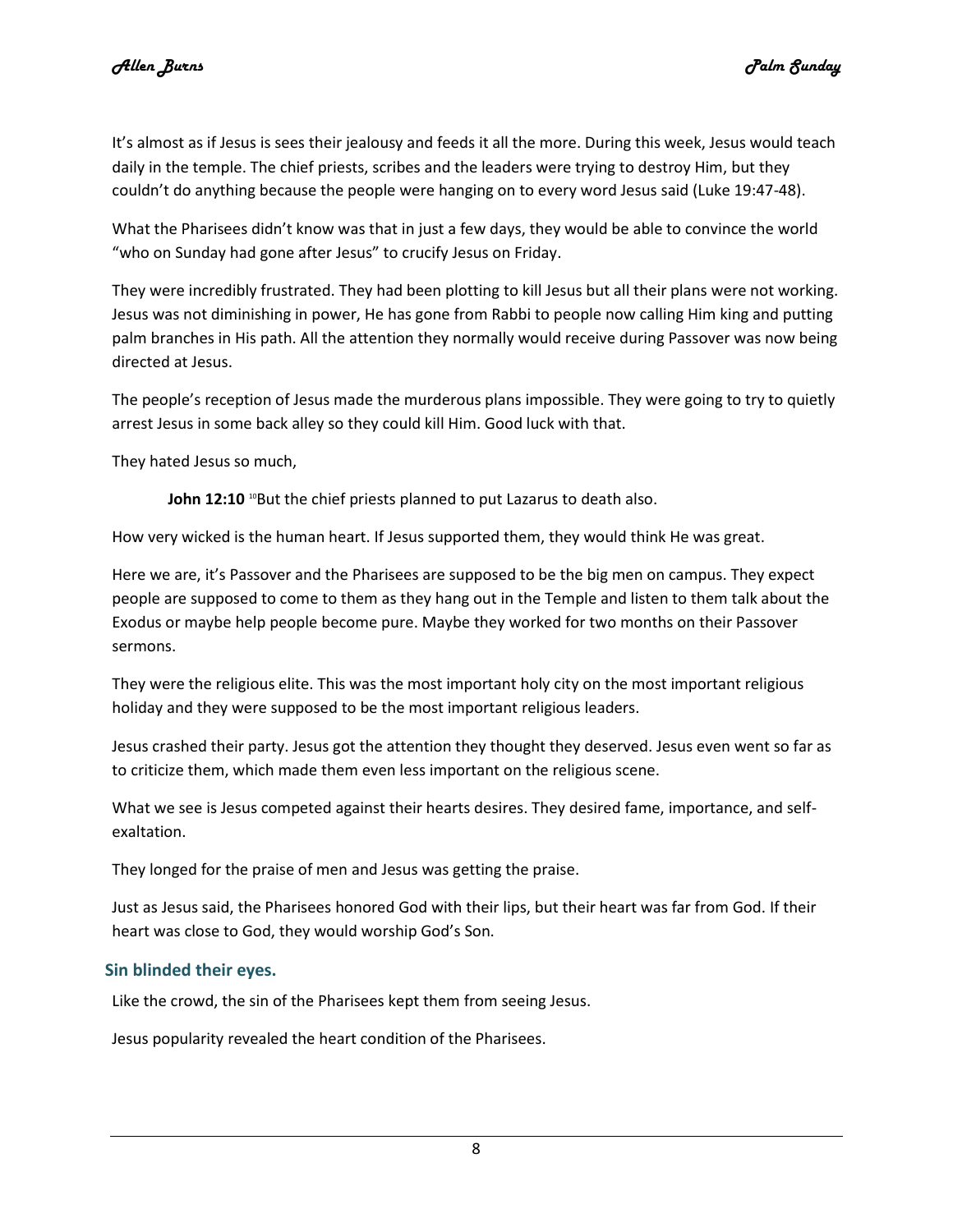The problem of the Pharisee is pride. It's not so much they hated Jesus, they hated their followers were leaving them to follow Jesus. They hated not being most important. The hated not getting the recognition they thought they deserved. He got more friends and more likes on Facebook.

Pride and jealousy is nothing new. The Pharisees were not the first to be filled with pride and they are not the last. This happens all the time in our society. It happens in the church.

How come they were asked to serve on the special committee and not me? I would like to sing a solo. I think bulletins should be folded this way. I show up for all the work days and he doesn't, but nobody notices. It is the same heart condition.

Perhaps you used to be in charge of something in the church or you want to be in charge, leadership, home fellowship, worship team, nursery, facility, ushering, but you were not asked or asked to step down for one reason or another. And now you are bitter. It is the same heart condition.

Just like the Pharisees, our sin can keep us from seeing Jesus.

Sin blinded the eyes of the crowd. Sin blinded the eyes of the Pharisees.

It is not hard to imagine on that day any one of us being one of the crowd or one of the Pharisees.

In fact, if God had not opened our eyes, we would be just like the crowd or the Pharisees.

Sin blinds the eyes of all people so they may not see Jesus and treasure His worth.

But!

The gospel opens the eyes of the blind. The Word of God reveals our sinful heart and reveals the glory of Christ.

### **THE SCRIPTURE SEES JESUS AS: CHRIST THE LORD**

Jesus is Christ the Messiah; the anointed one of Israel. He is the Lord of Lords, and King of Kings.

The crowd was correct in their praise, but wrong in their heart.

Jesus is Lord, our knee should bow to Him. We are to submit to His rule.

The Scripture sees Jesus as Christ the Lord. Jesus knew the Scripture. This is why on His way to Jerusalem, Jesus was ensured the prophecy about Him would be fulfilled. He sent two of His disciples on ahead to get a donkey to ride into Jerusalem.

This was to fulfill the prophecy about the Christ as it is written in Zechariah

**Zechariah 9:9** <sup>9</sup> Rejoice greatly, O daughter of Zion! Shout *in triumph,* O daughter of Jerusalem! Behold, your king is coming to you; He is just and endowed with salvation, humble, and mounted on a donkey, Even on a colt, the foal of a donkey.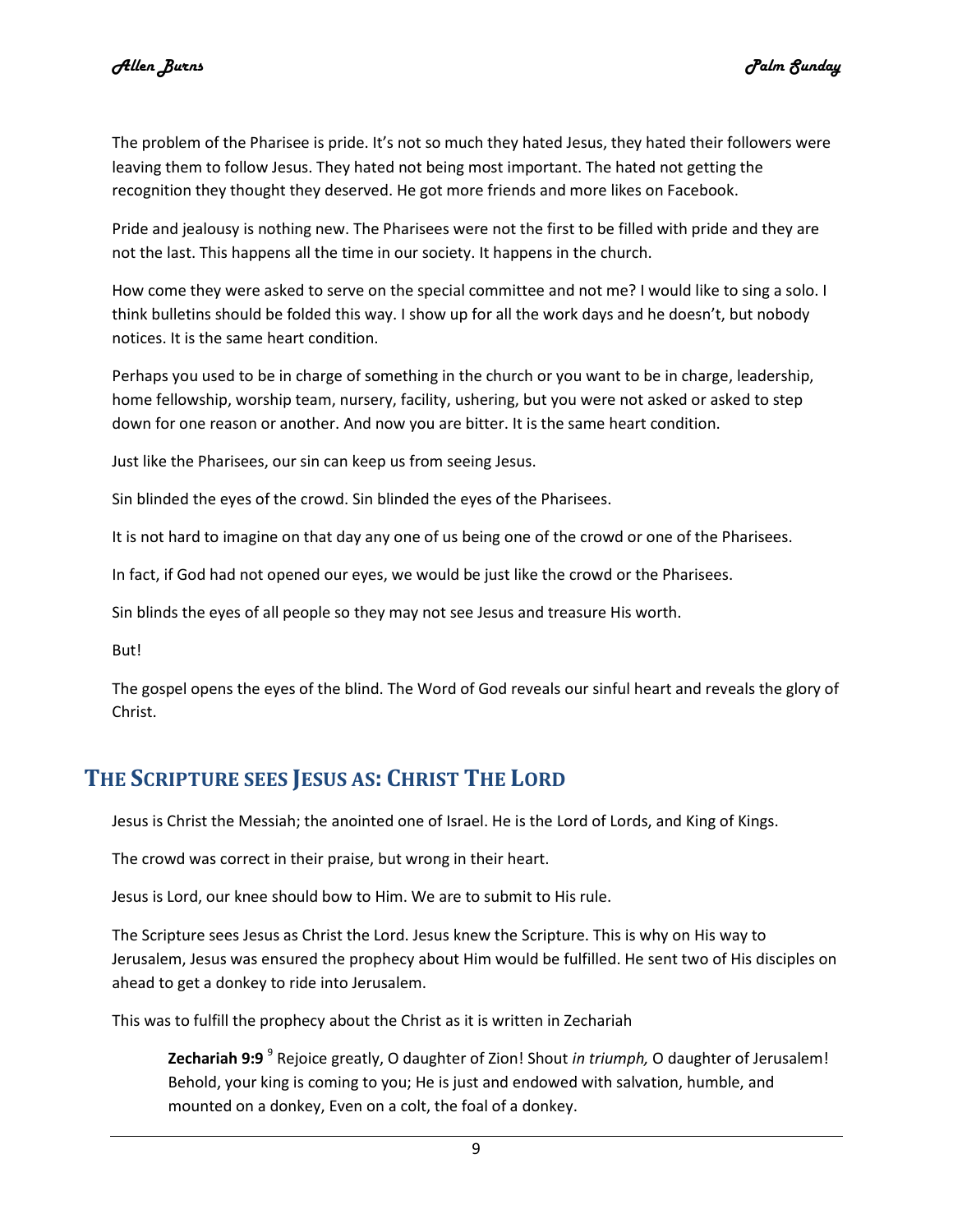Our passage in John tells us the disciples didn't see the prophecy taking place, but when Jesus was glorified, they remembered the prophecy and what had taken place.

During His ministry, Jesus said, "If you knew Moses and the Prophets (if you knew your Bible), you would know me, because the Law and the Prophets spoke of me."

The Scriptures see Jesus as the Christ.

Before His ascension, Jesus would open the Scriptures and explain all the prophecies to His disciples.

The riding of the donkey is only one in the list of hundreds of prophecies about Jesus.

Most striking are those which talk about His death. Listen to this sampling from Psalm 22

All who see me sneer at me.

my bones are out of joint, but not broken

tongue cleaves to my jaws

A band of evildoers has encompassed me;

they pierced my hands and my feet

for my clothing they cast lots

Remarkable!

Surely this is the Christ!

Jesus knew what was happening. Jesus knew His hour had come. He was to be the Lamb of God who takes away the sins of the world.

Think about the timing.

In the past, the people had tried to make Jesus King. After feeding the five thousand the Scripture tells us:

John 6:15<sup>15</sup>So Jesus, perceiving that they were intending to come and take Him by force to make Him king, withdrew again to the mountain by Himself alone.

In the past, Jesus also avoided the Pharisees.

Matthew 12:14-15<sup>14</sup>But the Pharisees went out and conspired against Him, *as to* how they might destroy Him. <sup>15</sup>But Jesus, aware of *this*, withdrew from there.

Now, Jesus is not avoiding the crowd or the Pharisees. Previously, Jesus hadn't ridden into Jerusalem on a donkey.

In the past, Jesus would say, "my time has not yet come."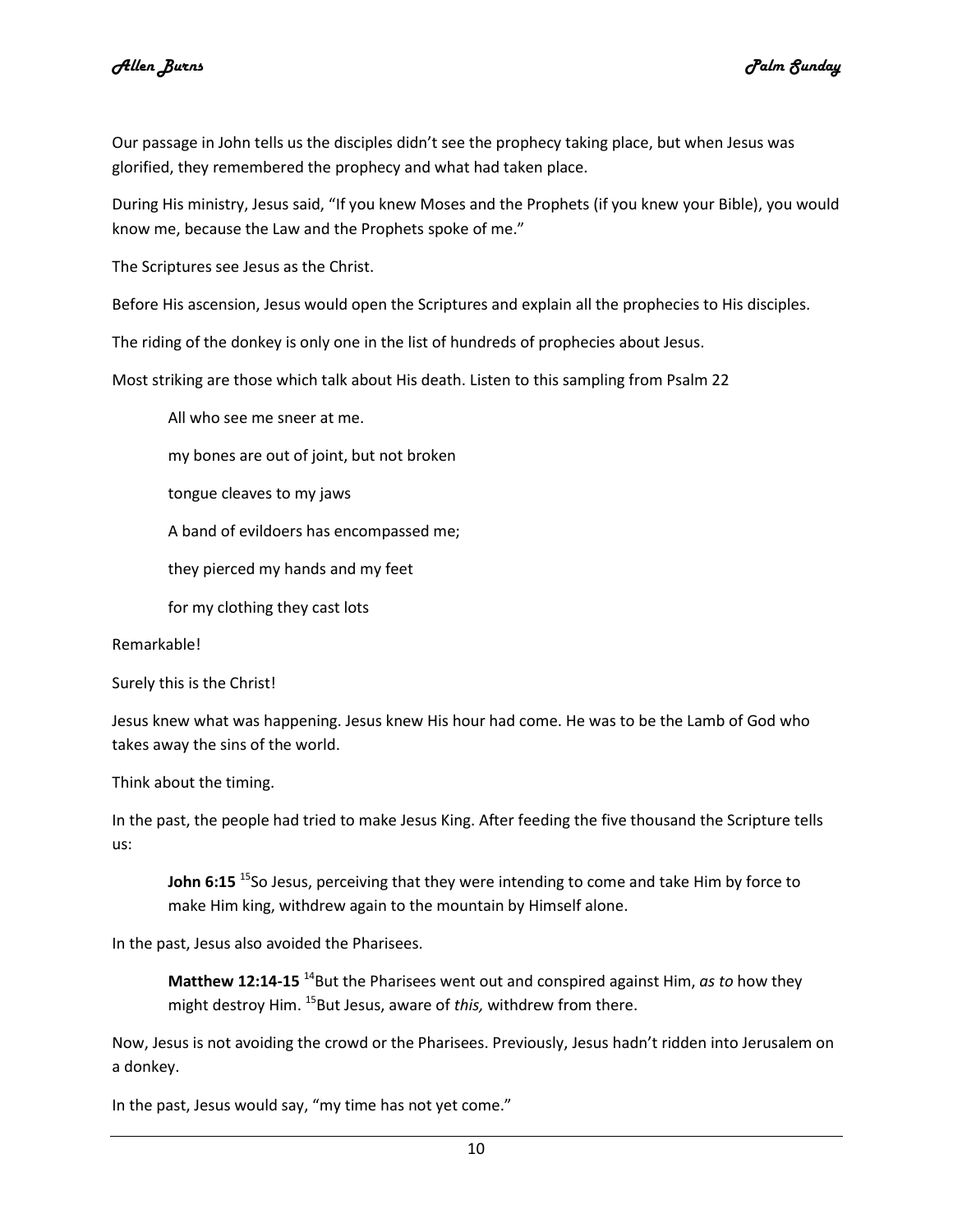Now, it is time. Now the time is perfect. Everything is ready.

During the time of Moses, the blood of the Passover lamb enabled the Israelites to be freed from the bondage of Egyptians. They were an enslaved people who were set free and able to enter the Promised Land. Once they were set free, they were able to worship God freely.

The Passover lamb is a picture of Christ, a foretelling of the Lamb of God. When we put our faith in the sacrifice of Jesus blood, we who are enslaved to sin are set free and are able to enter into the eternal Promised Land. When we are set free from the bondage of sin, we are able to worship God freely.

The sin of the people and sin of the Pharisees didn't allow them to see Jesus as the Lamb of God.

But, that didn't stop Jesus. That is why He came. He came to open their eyes and to set them free.

Jesus came to die for the sins of the crowd and the sins of the Pharisees. 3000 were saved on the day of Pentecost. And later, Saul, the Pharisee of Pharisees, would also be saved.

Jesus came to die for you and for me.

The very sins which cause us to be selfish and seek to satisfy our flesh, like the people in the crowd, Jesus overcame. The sins which make us jealous and fill us with pride and self-worth, like the Pharisees, Jesus overcame.

And when we are in union with Jesus by faith, we also overcome.

#### **What then is Palm Sunday?**

Palm Sunday is the day our Savior humbly rode into Jerusalem to battle for our souls.

Our King was riding to fight and free us from our sinful hearts.

The Lamb of God riding into town for Passover. He was the sacrifice. He was coming to save us from the sin which blinds us from seeing His glory.

The sword was drawn for battle, but it wasn't in His hand. The sword was aimed at our King.

When the battle began, Peter used his sword to strike and begin the battle, but Jesus stopped him. That was not how the battle would be won. He picked up the slain ear of His adversary, put it back on the head.

Our King was in the midst of the battle. There was also an inscription above Him, "THIS IS THE KING OF THE JEWS." He was crowned. He was lifted up so all may see Him. And the battle began and the blood flowed.

The blood of the battle still flows and we are washed in His blood. The blood of that great battle still speaks and it says to sin and death, you have no power. A Kingdom is established. A people are redeemed. The New Jerusalem shines brightly and forevermore and Her King sits upon the throne. He sits there right now.